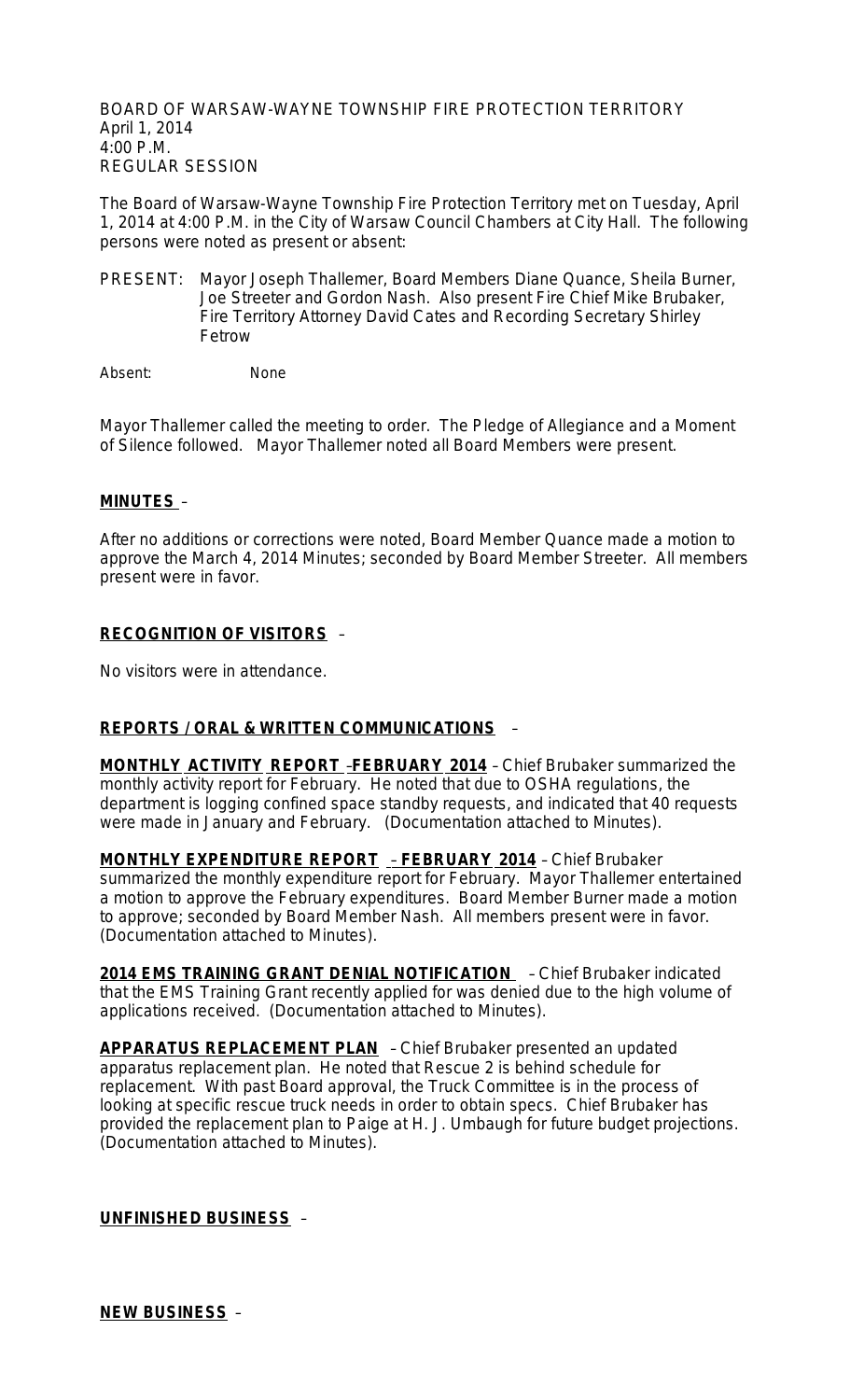**WILDMAN UNIFORM & LINEN SERVICE AGREEMENT** - Mayor Thallemer noted that the Agreement was approved at the Board of Works meeting. Board Member Streeter made a motion to approve the Agreement; seconded by Board Member Quance. No further discussion. All members present were in favor. (Documentation attached to Minutes).

**CONSOLIDATED FLEET SERVICES CONTRACT** – Chief Brubaker stated that the ladder truck is inspected on a yearly basis for ISO purposes. This contract covers the aerial ladder inspection as well as the waterway pressure test and flow test. The cost is \$895.00 plus \$2.50/heat sensor and \$25.00/rung saver as needed. Mayor Thallemer entertained a motion to approve the contract. Board Member Nash made a motion to approve; seconded by Board Member Streeter. No further discussion. All members present were in favor. (Documentation attached to Minutes).

**MARTIN RILEY ARCHITECTS/ENGINEERS CONTRACT** – Chief Brubaker indicated he has met with James Emans, City Engineer, in order to prepare documentation for the Station 3 fill dirt project. Mr. Emans recommended contacting Martin Riley to coordinate and oversee the dirt project to assure that the site is developed and documented for future construction. Martin Riley engineers will develop the bidding documents to prepare the site for the future station as well as develop a preliminary floor plan in order to inform the location and requirements for soil testing. Mr. Emans will prepare the Rule 5 as well as work with Chief Brubaker on the bidding and negotiations process and construction administration of the site for the fill dirt phase. Chief Brubaker stated that the fee of \$11,200.00 includes an allowance of \$1,200.00 for additional site visits if required. Chief Brubaker asked if the Martin Riley contract is approved by the Fire Territory Board and Board of Works, that both Boards also approve the process of obtaining quotes to move the dirt. Board Member Quance made a motion to approve the contract; seconded by Board Member Burner. No further discussion. All members present were in favor. Chief Brubaker affirmed with the Board Members that permission to obtain quotes was also approved. (Documentation attached to Minutes).

## **TRAVEL REQUESTS** –

**1. 3/17, 3/18, 3/19/14** – **Good to Great Leadership Course** – This class took place in March. Chief Brubaker noted the class was phenomenal benefiting not only fire officers but business men and women as well.

**2. 4/11/14 - Fire Department Instructors Conference Trade Show** – Chief Brubaker stated he asked members on the Gear Committee and Truck Committee to attend the trade show in order to obtain the latest information on turnout gear and rescue trucks.

Mayor Thallemer entertained a motion to approve the travel requests. Board Member Nash made a motion to approve; seconded by Board Member Streeter. No further discussion. All members present were in favor. (Documentation attached to Minutes).

### **OTHER MATTERS THAT MAY COME BEFORE THE BOARD** –

Board Member Quance asked for an update on the tornado sirens. Chief Brubaker stated the sirens at Station 1 and Station 2 did not activate during the last test. J & K Communications checked the en-coding and receive on both sirens with dispatch codes and they are correct. Chief Brubaker stated he will retest the sirens next week. He also indicated that the siren at Station 1 does not rotate. J & K Communications is working with Federal Signal to remedy the situation. Chief Brubaker indicated he would like to bring in Federal Signal to map out a tornado siren plan for the City.

### **MEETING REVIEW** –

NO ITEMS CARRIED FORWARD

NO VISITORS' QUESTIONS AND COMMENTS

**ADJOURNMENT** –